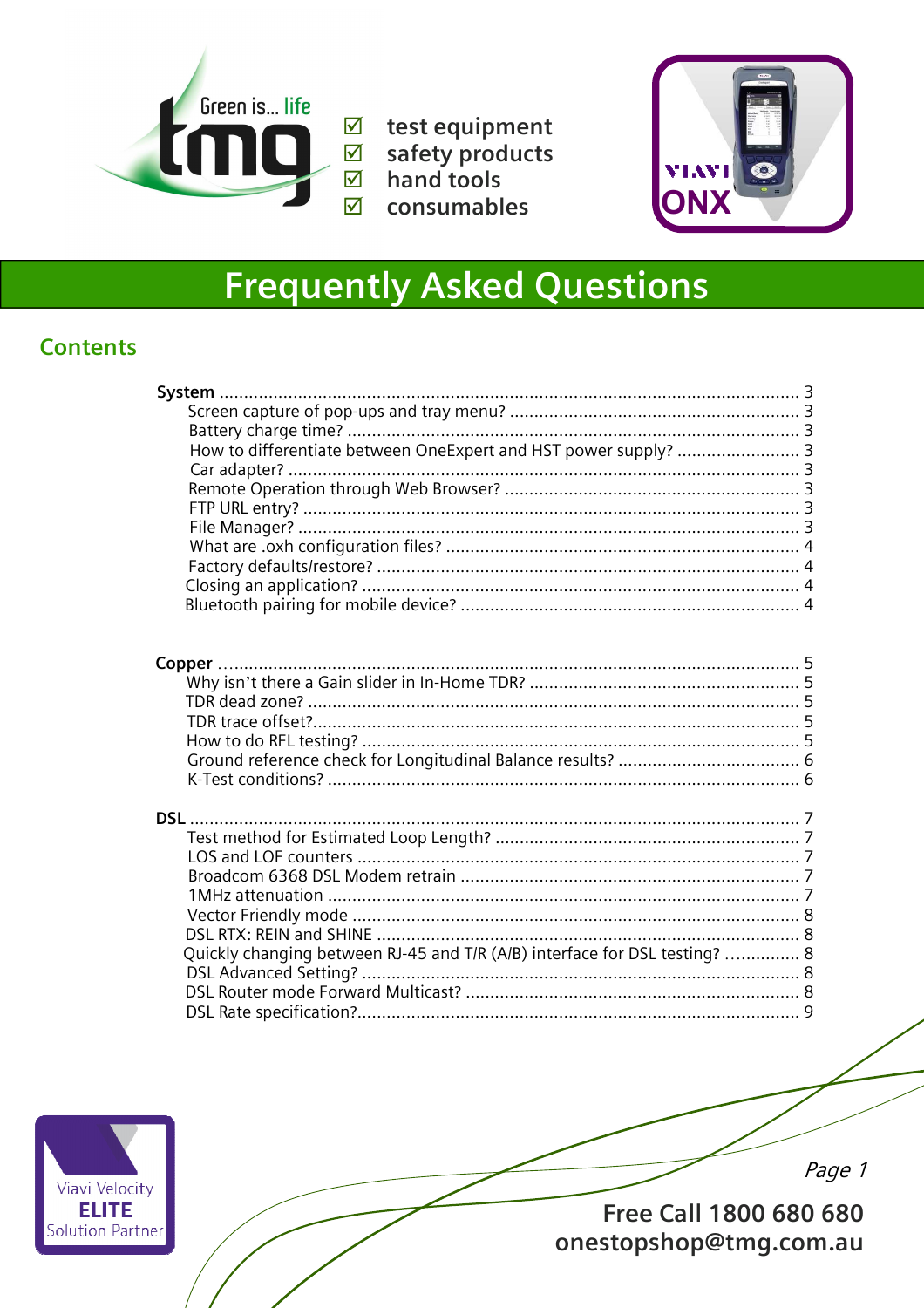

 $\overline{\boxtimes}$  test equipment  $\boxtimes$  safety products  $\boxtimes$  hand tools consumables



# **Frequently Asked Questions**

## Contents (cont...)

| Is TrueSpeed Test on the ONX time or data volume based? 10 |  |
|------------------------------------------------------------|--|
|                                                            |  |
|                                                            |  |
|                                                            |  |
|                                                            |  |
|                                                            |  |
|                                                            |  |
|                                                            |  |
|                                                            |  |



Page 2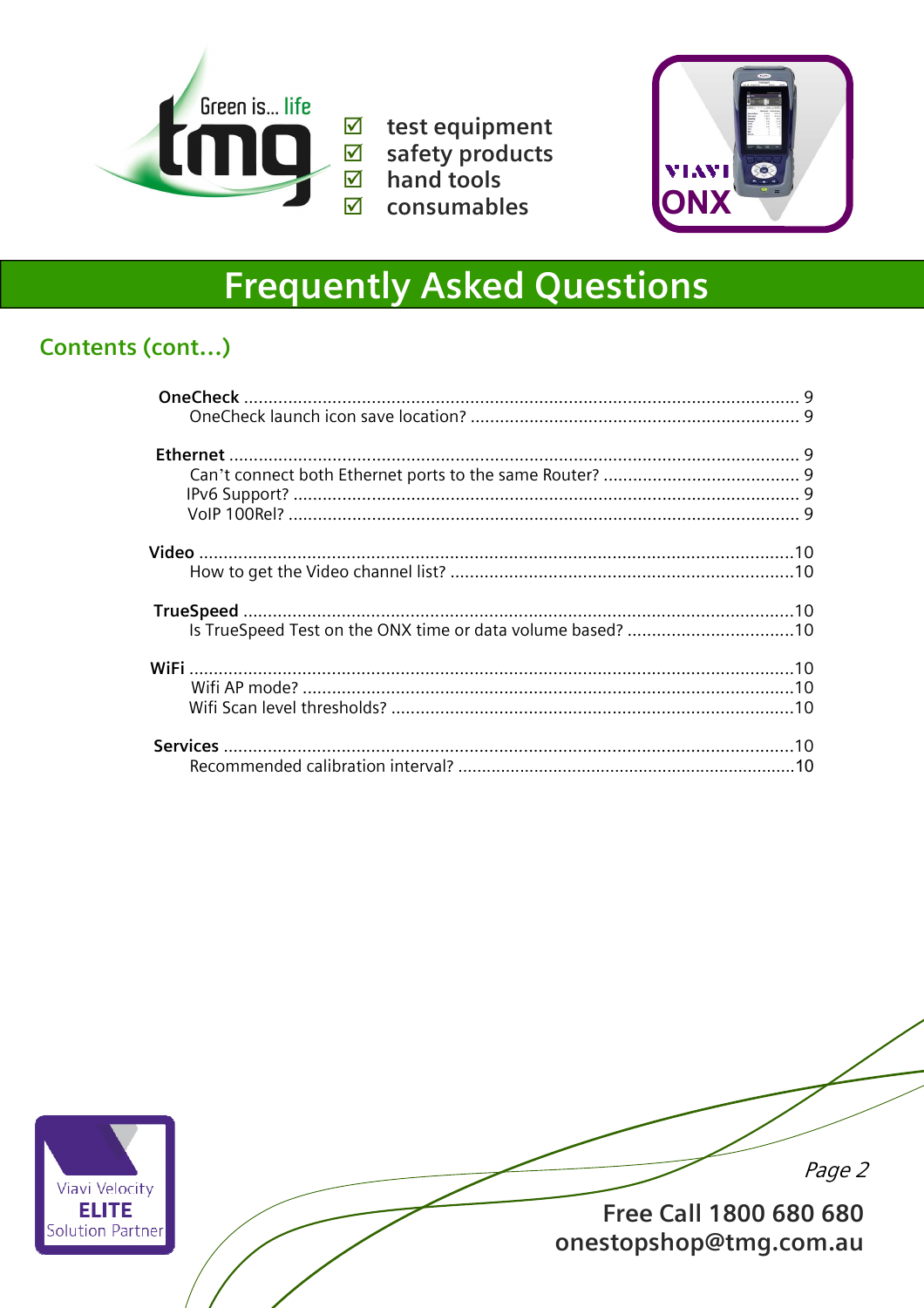



# **Frequently Asked Questions**

## **System**

#### **Screen capture of pop-ups and tray menu?**

Hold down tray menu for 5 seconds.

#### **Battery charge time?**

 Less than 3.5 hours @ 30°C from a complete discharge. A minimum recommended charge time is at least 2 hours to achieve 60% or more battery charge.

## **How to differentiate between OneExpert and HST power supply?**

The OneExpert power supply shows "12V 5AMP" on the label.

### **Car adapter?**

Same Car Charger for OneExpert DSL, SmartClass TPS, HST-3000.

#### **Remote Operation through Web Browser?**

 OneExpert DSL uses noVNC to connect from the web to the instrument. **http://novnc.com**. You can log into your unit, using your IP address and the port number 5900.

## **FTP URL entry?**

Fill in valid path, " ftp://" will be added automatically.

## **File Manager?**

 The Ethernet TE configuration files show up under /userconfigs/base/ eth te app/... The " Report" folder is used for results. The userresults is used for fiberscope Still Image. The Reports folder is for PDF/HTML/XML generated from clicks of the " Report" button in the tray. StrataSync syncs the Reports folder.

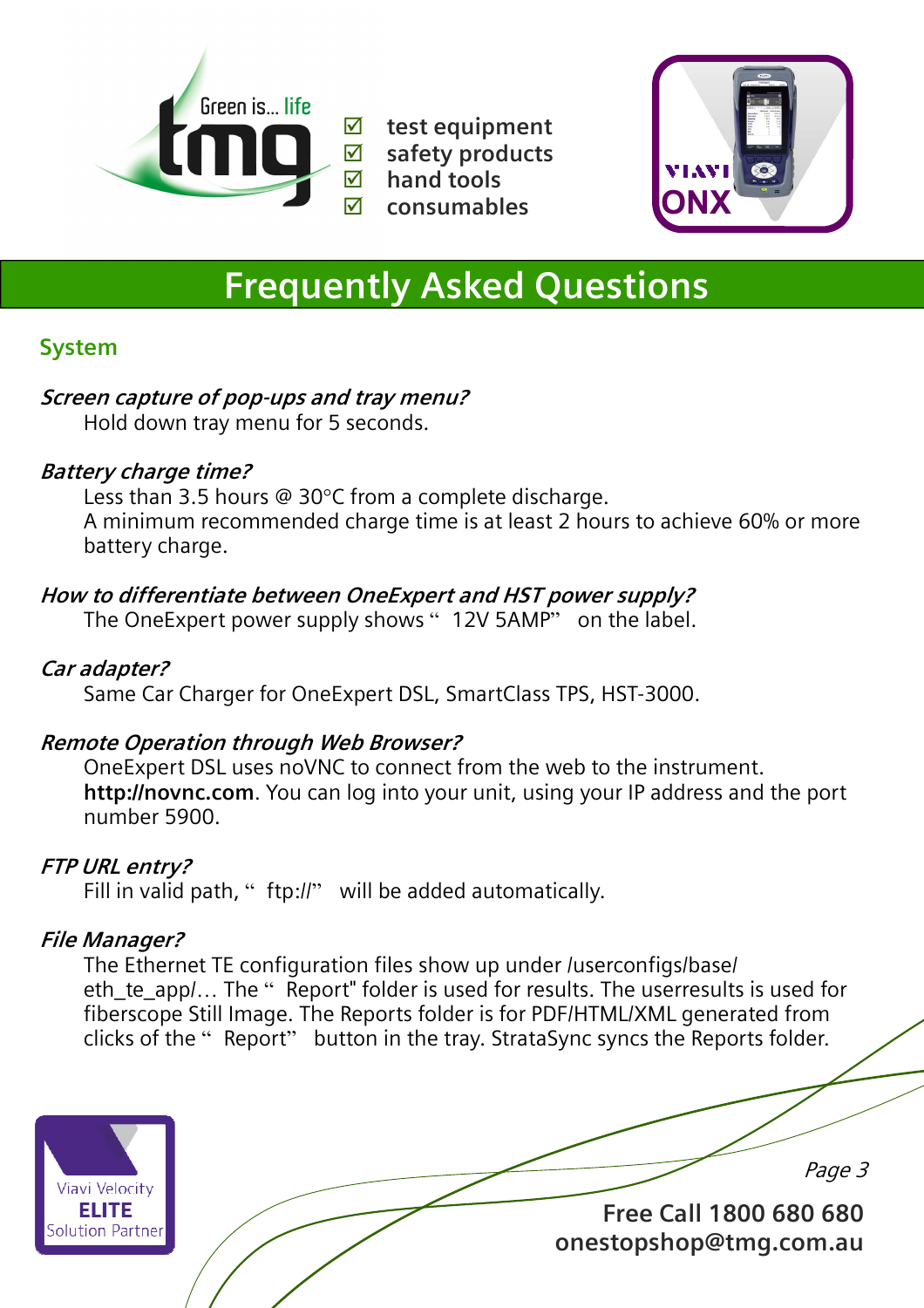



# **Frequently Asked Questions**

## **System (cont…)**

### **What are .oxh configuration files?**

Files that save an icon of the configuration to the home screen.

#### **Factory defaults/restore?**

Restore instrument settings. Customer configurations are not changed.

#### **Closing an application?**

 When returning to the Home Screen, an application like Opens is still running in the background. To stop the application, press the "Back" key one more time.

## **Bluetooth pairing for mobile device?**

### **OneExpert pairing instructions:**

The OneExpert must be on the Settings->Bluetooth screen in order to see the dialog to accept the pairing request!

- **1.** Be sure OneExpert not paired with any other device (See Settings->Bluetooth)
- **2.** Ensure iOS device not paired with any OneExpert device (See Settings->Bluetooth)
- **3.** Navigate OneExpert to Settings->Bluetooth and be sure Bluetooth enabled
- **4.** Navigate iOS Device to Settings->Bluetooth and select OneExpert device (identifying it by the ID). Some devices support use of "Select Device" in upper left of OneExpert app (Controller tab).
- **5.** Wait for dialog to appear on OneExpert screen. Press OK to confirm Bluetooth pairing request.
- **6.** Navigate to the OneExpert DSL application. It should appear as connected.

## **Troubleshooting:**

- **1.** If connection fails for some reason it may be necessary to disable then reenable Bluetooth on the OneExpert device.
- **2.** If OneExpert device fails to automatically reconnect it may be necessary to follow each step of the above instructions



Page 4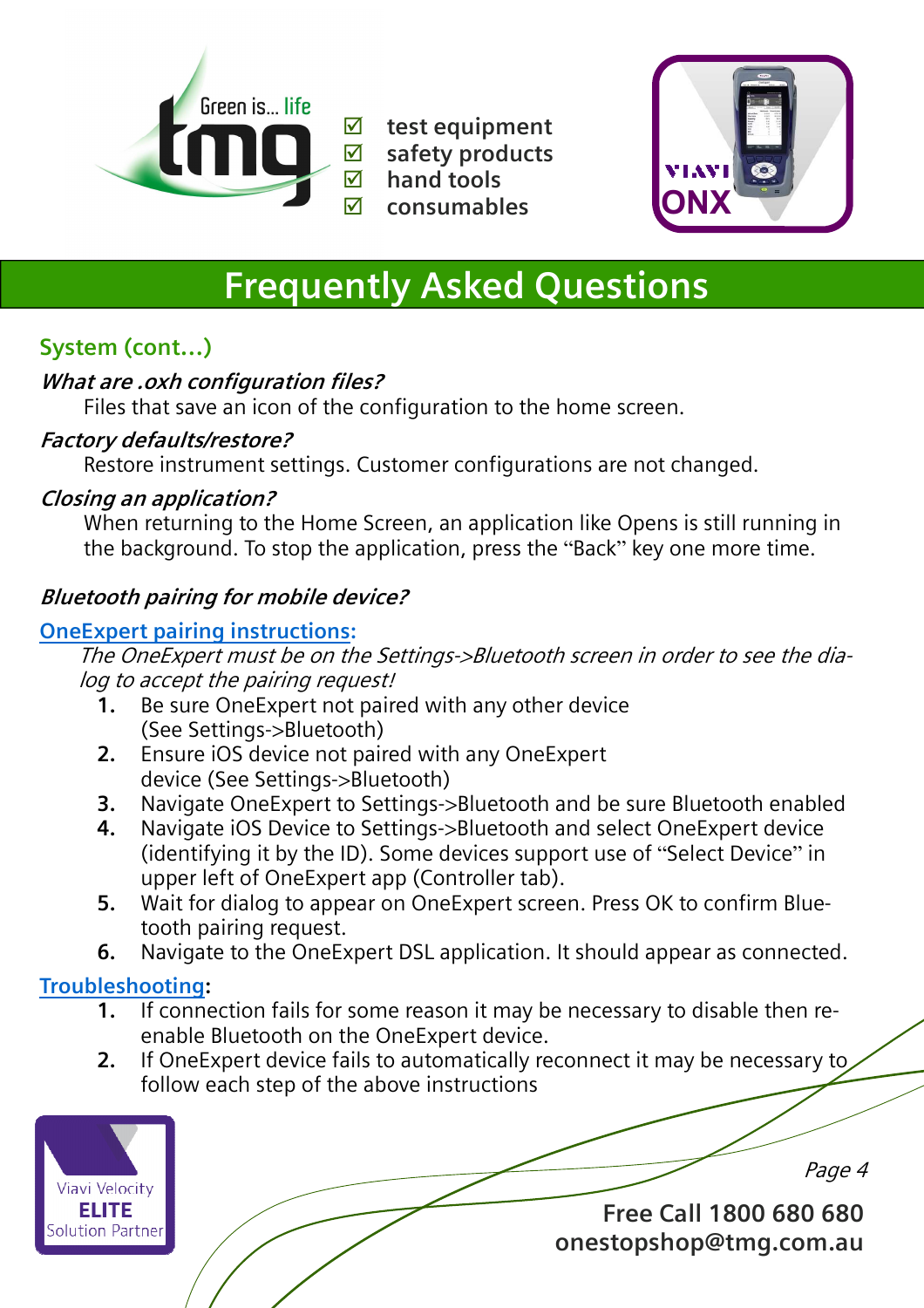



# **Frequently Asked Questions**

## **Copper**

### **Why isn***'***t there a Gain slider in In-Home TDR?**

 For high resolution the OneExpert DSL only uses a very narrow pulse width (about 7ns), so there is no need to change it.

### **TDR dead zone?**

SmartGain and In-Home TDR doesn't have a dead zone.

#### **TDR trace offset?**

 The trace for the In-Home actually starts at about half the length of the cords so we can clearly see the open or short. The other modes start at the box 2mm connectors.

#### **How to do RFL testing?**

- Cord compensation done?
- Selftest with cords shorted done?
- General conditions of the pair under test Battery cross? High fault size >3meg? Distance to strap?

#### **General RFL guidelines**

- Keep DTS as short as possible
- Load coils add distance that is not accounted for
- Use a good low ohm strap
- If the "known good" wire for Single pair has leakage on it, the result will be wrong
- Test from both ends
- For more than one gauge of wire on the pair, use Multi Gauge or results will be wrong
- Good low ohm connections must be made with the pair under test
- If there is more than one fault on the pair, the result will be wrong
- Test more than once.



Page 5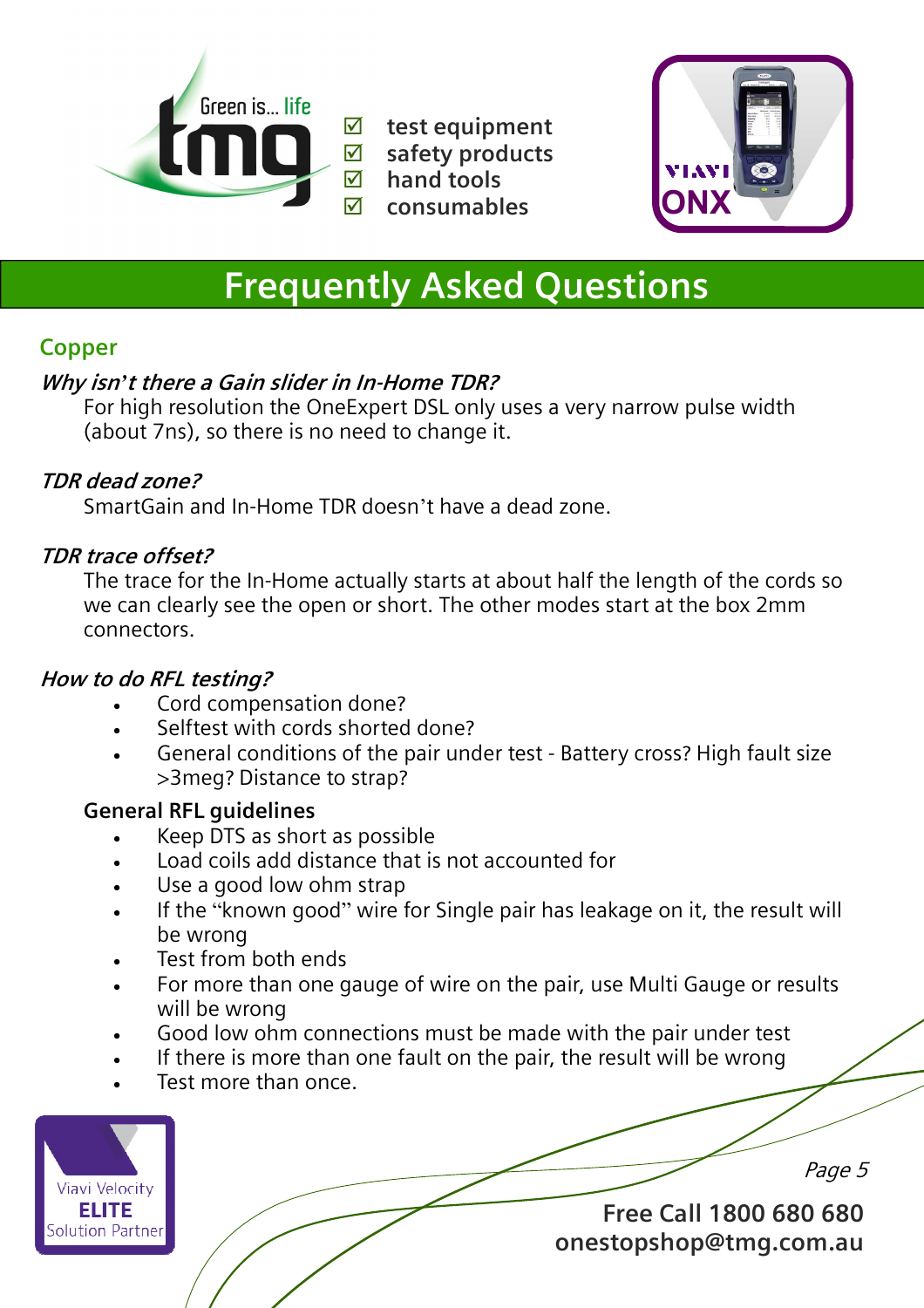



# **Frequently Asked Questions**

## **Copper (cont…)**

## **Ground reference check for Longitudinal Balance results?**

 If the delta between the previously run result and the Reference check result is at least 20%, then it is a Pass, meaning the previous Longitudinal Balance test used a good Ground connection.

#### **K-Test conditions?**

One fault has to be 2 times greater than the other; a ratio of 2:1.

- The faults must occur at the same physical point on the pair to the same place or reference. For example both wires are faulted to the shield at the same location.
- The Fault ratio is 2:1. The fault size on one wire vs. the fault on the other is twice as large. For example one wire has a 10K ohm fault and the other has a 20K fault.
- The larger fault value should be at least 100 times greater than the loop ohms of the pair under test. For example if the loop ohms is 100 then the larger fault value should be > 10K ohms.
- The K test is a two step measurement that starts with the far end open and does a series of resistance measurements to determine the faults present and if it is possible to solve the resistance to fault. Then with the far end shorted, the measurement finishes and calculates the results. It can be run manually or use the UFED to automatically provide the correct conditions for the test.

#### **K Test specs:**

- It works on loops up to 7,000 ohms.
- It works for faults up to 20 Meg ohms.



Page 6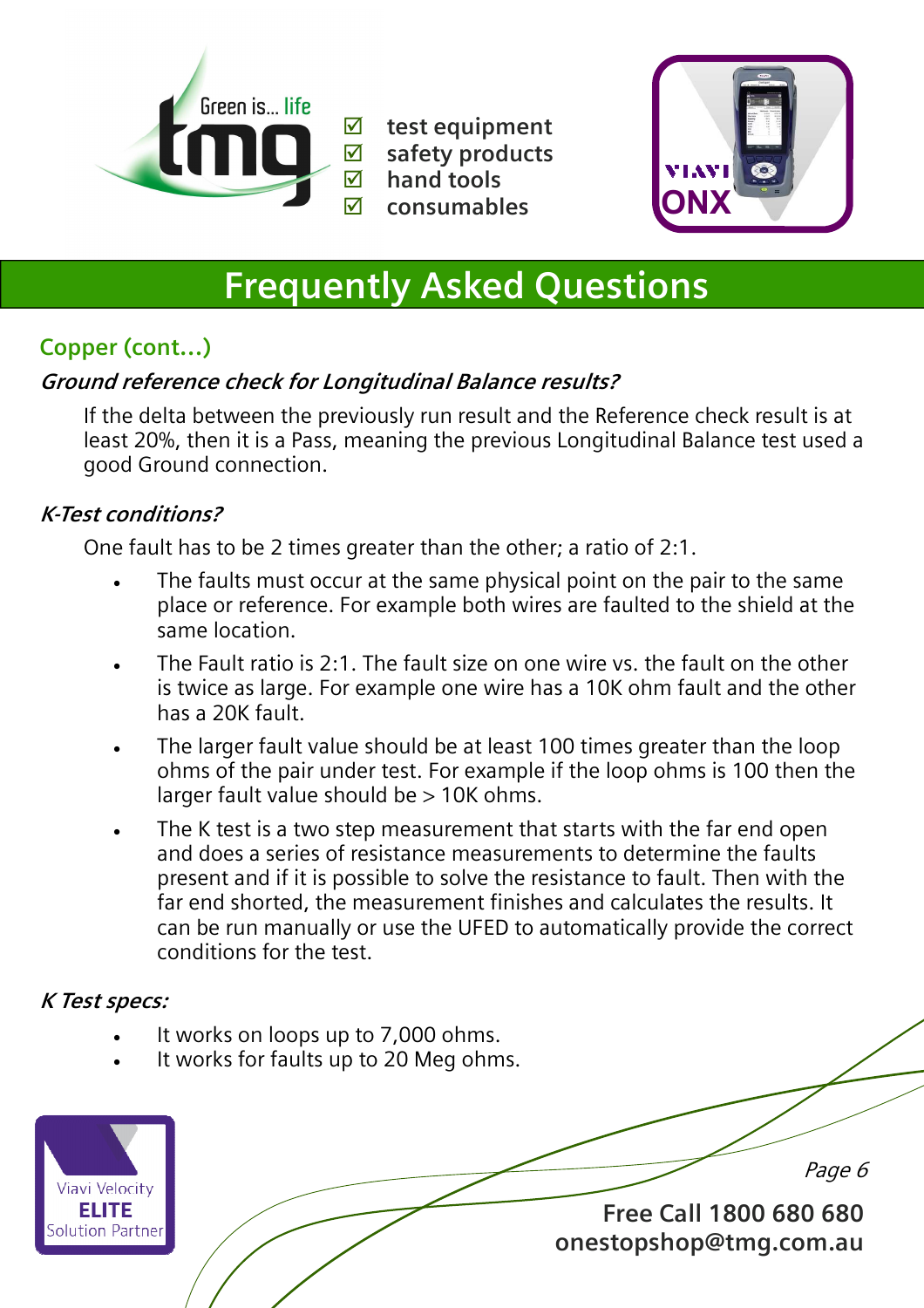

**<u>Ø</u>** test equipment<br>**Ø** safety products **safety products hand tools consumables** 



# **Frequently Asked Questions**

### **DSL**

#### **Test method for Estimated Loop Length?**

- VDSL: Looks up the loop length based on the line attenuation in DS1.
- ADSL: Looks up the loop length based on a combination of the upstream and downstream line attenuations.
- All the loop lengths are based on 26AWG cable.

### **LOS and LOF counters**

 The counters displayed are anytime the tester detects a discontinuation in the downstream signal (LOS) and a LOF is the transceiver' s inability to detect the start of frame. The counters are increments in seconds in which the defects have occurred. G.997.1 defines the second counter for LOS but not for LOF.

#### **Broadcom 6368 DSL Modem retrain**

 The DSL retrain decision is made based on the continuous presence of defects or failures – LOS, LOF, SES -- as they are defined in G992.[135], G993.2 and G997.1. The modem will retrain if:

- LOS is present for 8 seconds continuously
- LOF is present for 4(VDSL) or 12(ADSL) seconds continuously
- DS Noise Margin is negative for 12 seconds continuously
- SES is present for 30 seconds continuously
- DS Noise Margin is below MinMargin required by the DSLAM for 60 seconds continuously

#### **1MHz attenuation**

 The kl0 representing the electrical length of the loop is not taken directly from Hlog at 1Mhz. The value is the minimum of the kl0 values calculated from tones 256 to 512 (1.1 to 2.2 MHz) as per G993.2 spec section 7.2.1.3.2. So the kl0 value will normally differ from the Hlog at 1 MHz value.



Page 7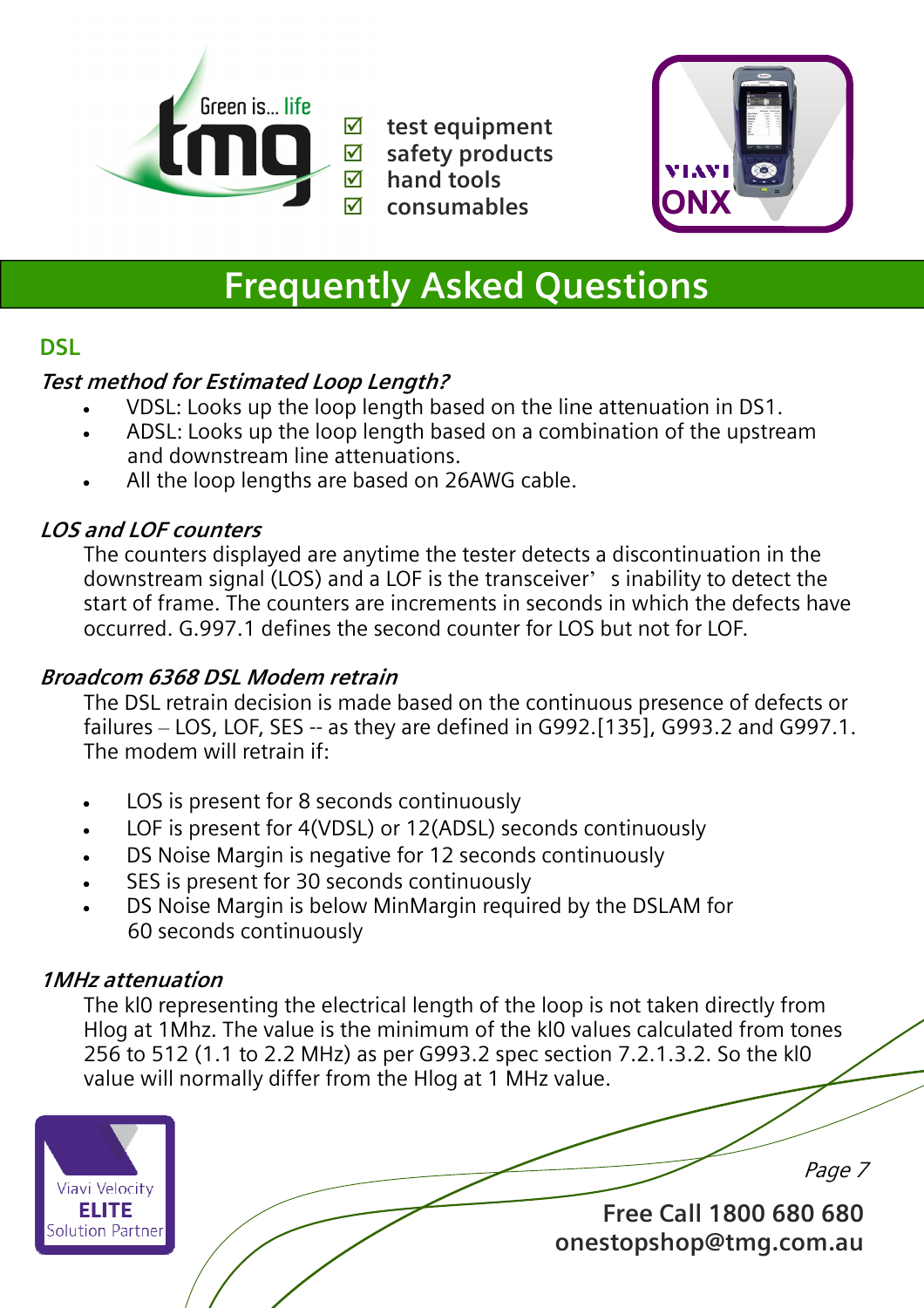

**<u>Ø</u>** test equipment<br>**Ø** safety products **safety products hand tools consumables** 



# **Frequently Asked Questions**

## **DSL (cont...)**

#### **Vector Friendly mode**

 Vaivi supports G.993.2 Annex-Y. No Interferences for FEXT influence on nearby transmission lines with vectoring. And Downstream interferences for FEXT influences on own transmission line.

#### **DSL RTX: REIN and SHINE**

 REIN (Repetitive Electrical Impulse Noise): This noise is defined as a continuous and periodic stream of short (<1mS) impulses. In DSL the DSLAM will configure how many consecutive symbols of REIN should be completely correctable no matter how many errors occur within the consecutive symbols.

 SHINE (Single High Impulse Noise Event) This noise is defined as a stream of peri odic stream of impulses that arrive at random intervals with random durations and levels. These are typically large impulses (>10mS) in duration. As with REIN, the DSLAM will configure the number of consecutive DSL symbols corrupted by this type of noise, that should be corrected on a connection.

## **Quickly changing between RJ-45 and T/R (A/B) interface for DSL testing?**

 Touching the RJ-45 socket or T/R (A/B) symbol in the screen header bar changes to the other setting.

#### **DSL Advanced Setting?**

 Aggregate Attenuation calculations are performed for both LATN and SATN. Per band attenuation information for the unused bands is available for LATN, so the Unused Bands configuration applies here. Tones Per Band selection affects both LATN and SATN calculations.

#### **DSL Router mode Forward Multicast?**

Forward Multicast needs to be enabled for IGMP Video traffic behind OneExpert.

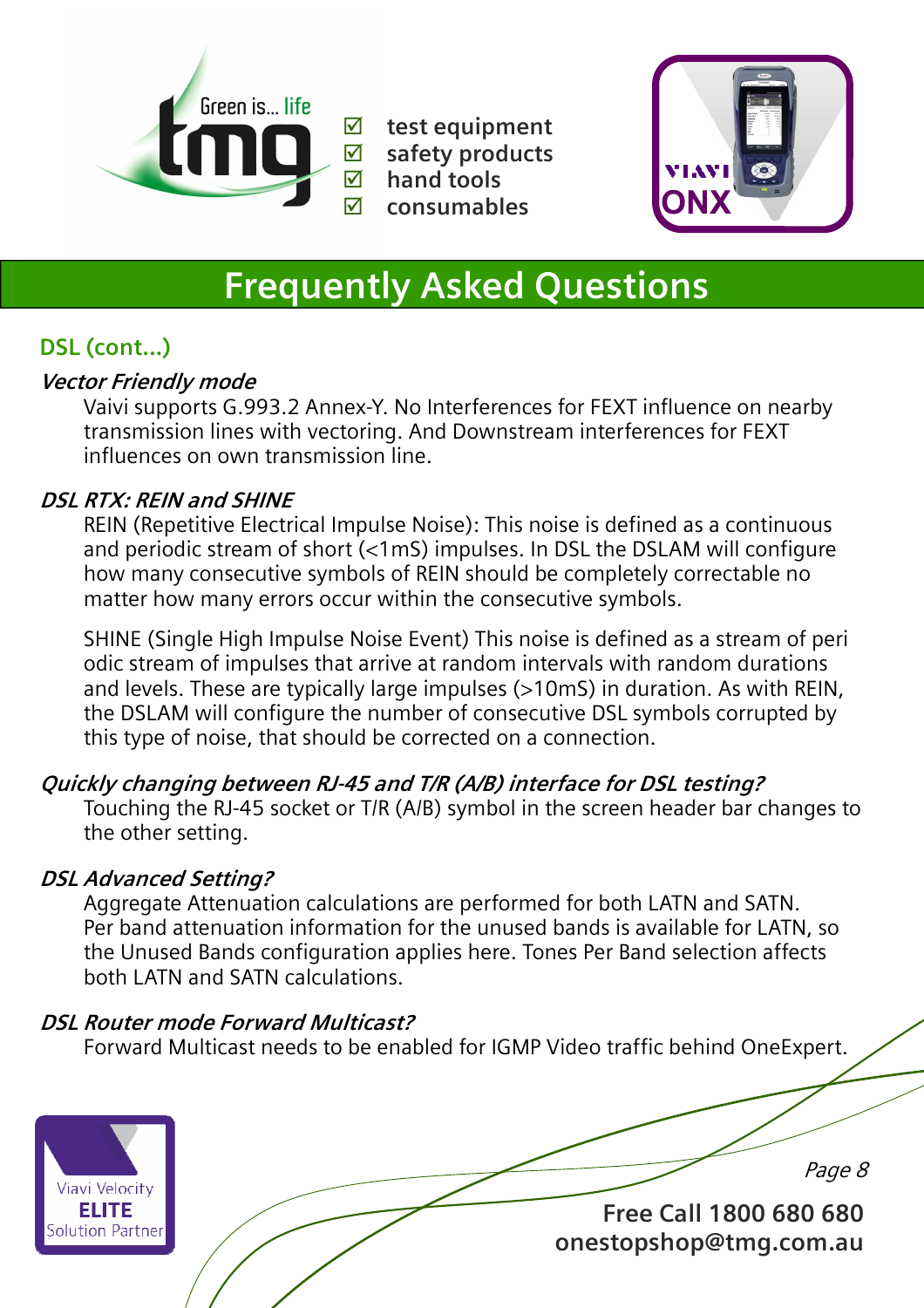



## **Frequently Asked Questions**

## **DSL (cont…)**

#### **DSL Rate specification?**

 OneExpert reports the NDR and ANDR specified in G.9701. ANDR = NDR (Downstream) + NDR (Upstream). NDR = DPR – 1000kbit/s. DPR is DTU payload rate defined as DPR= DPR  $(D)$  + DPR  $(Dr)$ .

### **OneCheck**

#### **OneCheck launch icon save location?**

 Saving a OneCheck Copper configuration to Home Screen will place the icon into the Category from which the OneCheck Copper test was launched. If launched from "OneCheck" Category, the icon will be placed there. If launched from "Copper" Category, the icon will be placed there.

#### **Ethernet**

#### **Can***'t* **connect both Ethernet ports to the same Router?**

 The OneExpert detects network loops and disables the ports accordingly. Other wise broadcast packets would get looped continuously back and forth from the two devices (since they are both switches).

#### **IPv6 Support?**

IP Ping, FTP/HTTP Throughput test, VoIP, Video

#### **VoIP 100Rel?**

 It is reliable provisional responses. Basically in the original standard there ise no confirmation that the endpoint received messages such as "ringing" due to the way the signaling works. This enhancement ensures that these indications are sent reliably.